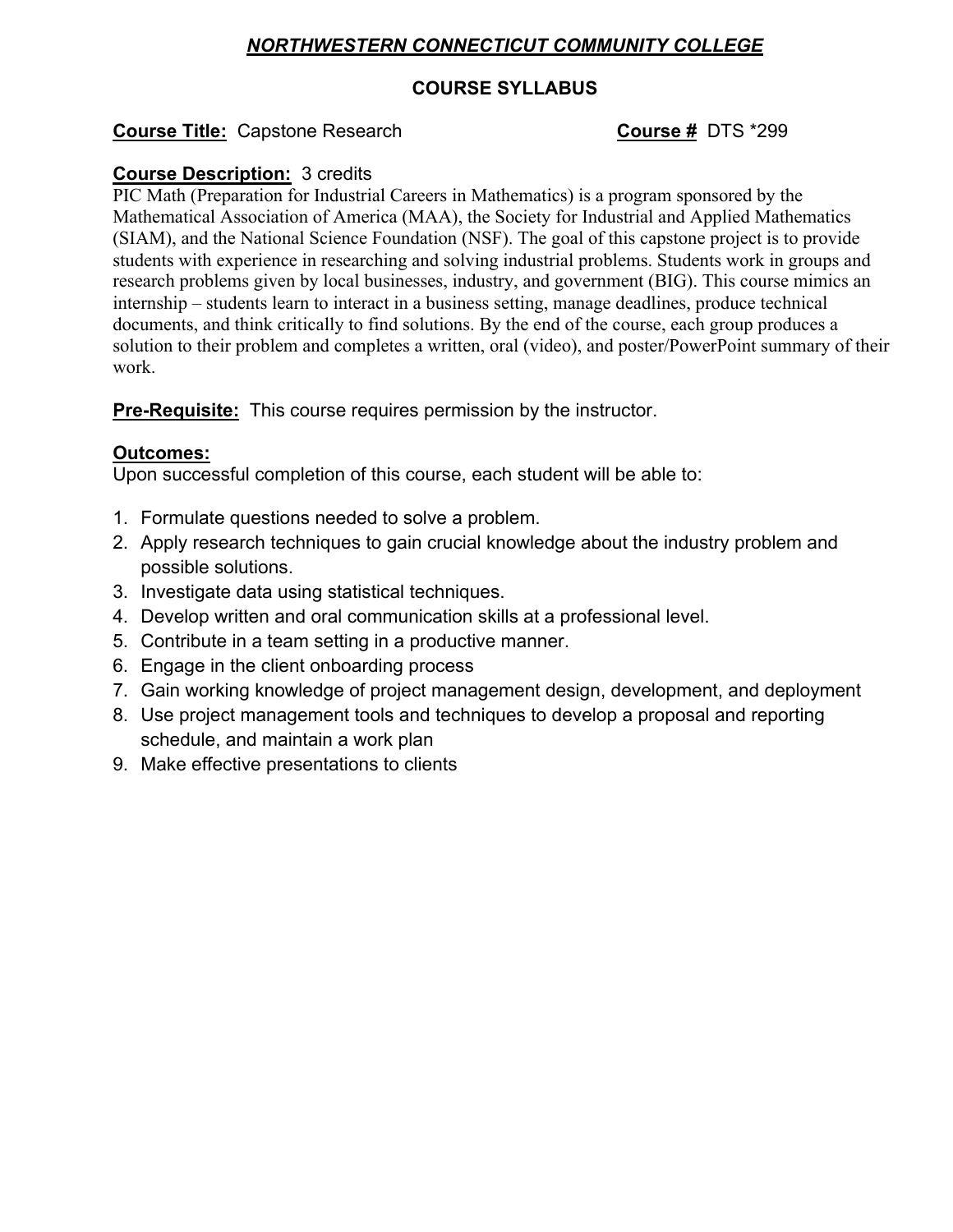## *NORTHWESTERN CONNECTICUT COMMUNITY COLLEGE Spring 2021*

| Course:                    | <b>Capstone Research</b>                   |
|----------------------------|--------------------------------------------|
| <b>Course Number:</b>      | DTS* 299 (CRN 1428)                        |
| <b>Meeting Days/Times:</b> | Monday 10:05am - 11:26am, Online via Teams |
| Instructor:                | Prof. Crystal Wiggins                      |
|                            | Prof. Stacey Williams                      |
| <b>Communication:</b>      |                                            |
| <b>MS Teams</b>            | Preferred method                           |
| Email                      | cwiggins@nwcc.edu                          |
|                            | swilliams@nwcc.edu                         |
|                            |                                            |
| <b>Office Hours:</b>       | Online via Teams                           |

## **Assignments**

Students complete assignments which are tangential to their project, but are relevant to their skills learned in the course. Examples are sample written assignments, slide presentations, literature search results, etc.

### **Individual Progress Reports**

Students are expected to submit weekly progress reports. In these reports, summarize the work completed during the previous week, outline future goals in the upcoming week, log your hours, and assess the work contributed by your group members.

#### **Bi-weekly Group Project Summaries**

Every other week, students prepare a report for submission to the industrial liaison. This will be graded and returned the class meeting before a liaison meeting for corrections, which will then be submitted to the liaison.

#### **Bi-weekly Meetings with Industrial Liaisons**

Students will have a professional meeting with their industrial liaison to outline progress, indicate future goals, and to ask questions. Professional attire is expected. These meetings may take place on campus or via WebEx.

#### **Final Group Report**

Each group produces a report outlining their project. This will include an introduction to the problem and justification for any solutions drawn. This must be at most 10 pages, without citations. Appendixes do not count toward the page count. This report may be reviewed by the MAA.